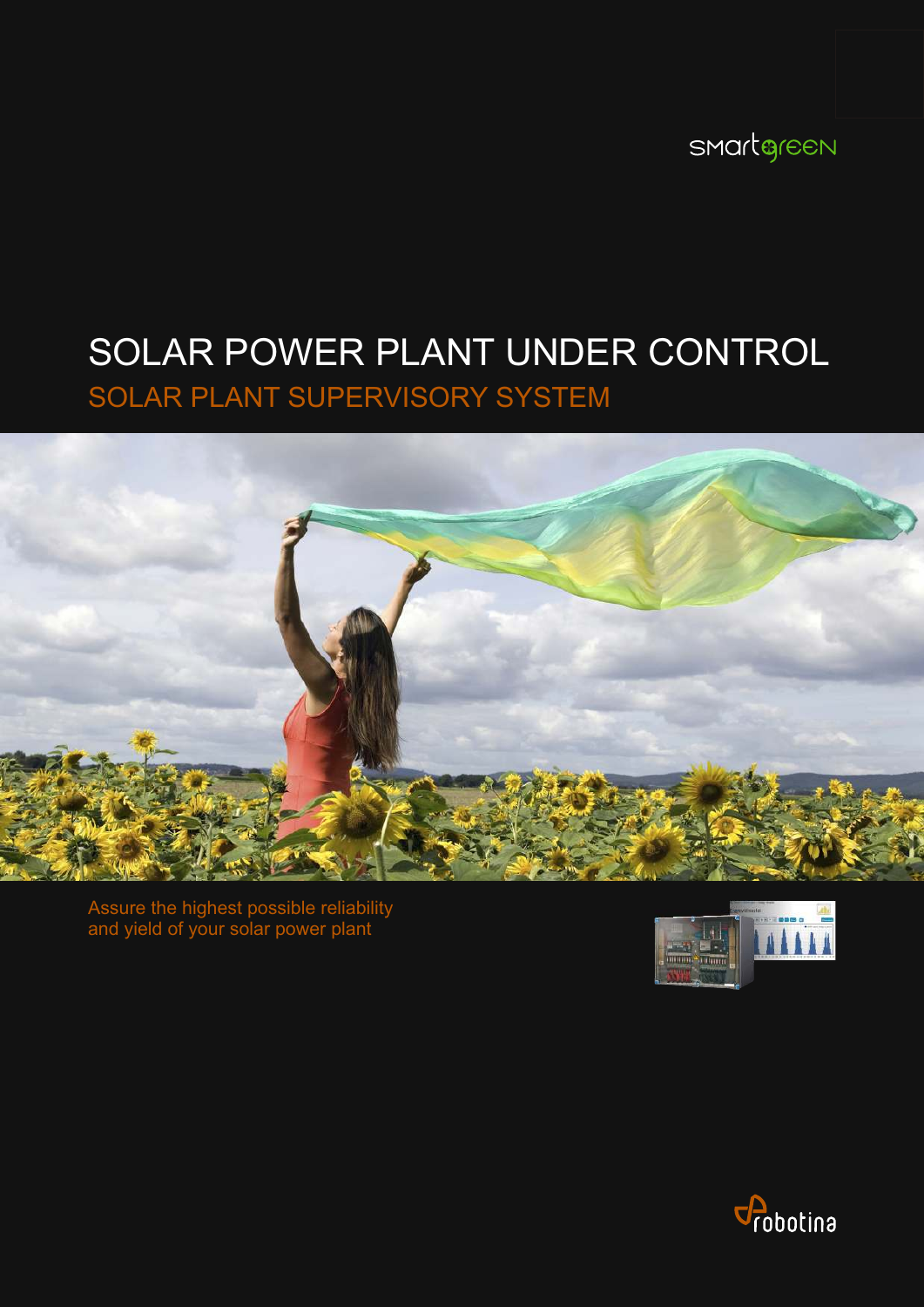# SOLAR PLANT SUPERVISORY SYSTEM

### SOLAR CONTROL UNIT

SMB's, inverters and other parts of PV plant are connected to SCU which functions as the main local brain of the system. Its integrated touch screen allows operator to locally monitor and operate the plant. SCU then connects with other SCU's, monitor stations and supervisory computers.

- Diode box
- DC combiner box
- Modular solar plants
- Weather station



### WEB MONITORING AND **CONTROL**

#### CONTROLLERS and I/O

- Modular industrial PLC
- Digital I/O
- Analog I/O
- Custom communication
- OPC connectivity
- SCADA, HMI



## **ACCESSORIES**

#### SOLAR SPECIFIC COMPONENTS

- Carefully designed and tested
- Highly integrated PCB production and 100% automatic PCB functional test
- Custom application of sealing, for endurance
- Laser marking and 100% parameter tracking

- Integrated view on PV plant
- On-line real-time data monitoring
- Dynamic analysis (yield, malfunction, losses, …)
- Remote access



String monitor box is the most important part of the system. Strings are connected to SMB and usually SMB is located close to the PV Panels, therefore exposed to all environmental factors. SMB's main task is to measure and monitor strings and other connected devices. Measured data is filtered and transferred to main controller.

# COMPONENTS, MODULAR SOLUTIONS, and ACCESORIES

- Industrial PLC technology
- CAN for reliable communication
- ETHERNET for easy vertical integration and internet conn
- GSM/GPRS modem for direct access
- Expandable with various I/O modules
- Configurable user interface
- OPC server for easy integration

Solar power plants are not equal and so are not you. Someone may need to optimize the plant; others prefer to keep their sophisticated algorithms for themselves. But everybody needs same reliability and performance of an industrial standard system. Therefore we created modular system based on Cybrotech control technology providing everything from measuring, detecting, programmable control unit, communication technology, drivers, server technology, graphical user interface and much more.

#### STRING MONITOR BOX

#### TECHNOLOGY:

#### TECHNOLOGY:

- Extra high reliability design
- Microprocessor controlled
- CAN for reliable communication
- IP 65 Polycarbonate UV resistant housing
- Transparent cover, LED status, self diagnosis
- MC-3, MC-4, terminals

# FEATURES:

- Malfunction detection
- SMS, email, voice alarming
- Statistical analysis
- Connection to inverters
- Dynamic analysis (losses, yield,..)



# FEATURES:

- Symmetric or asymmetric measurement
- U, I , fuse status
- Internal and external temperature
- Reference cell
- Anti theft system
- Programmable relays